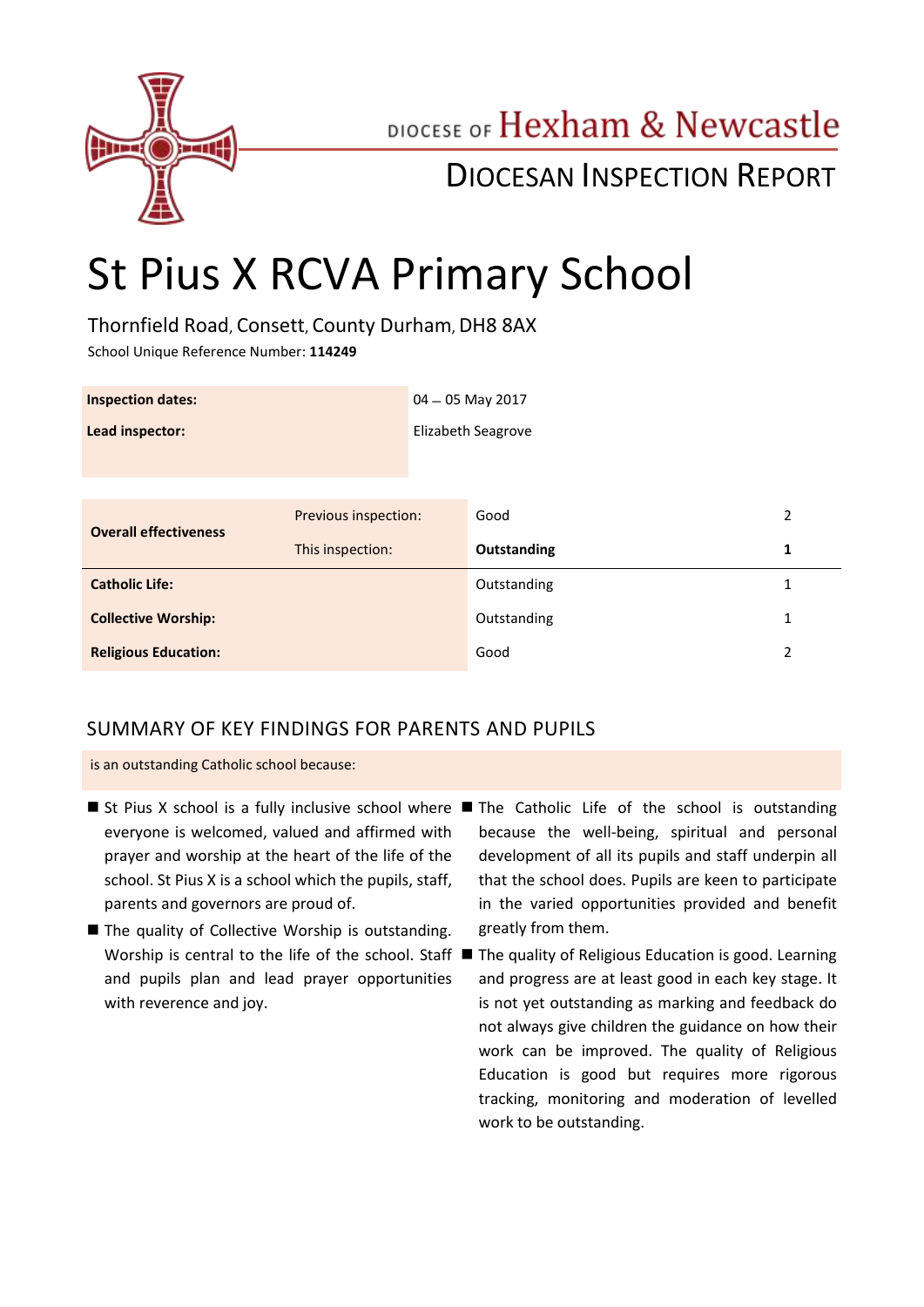## FULL REPORT

INFORMATION ABOUT THE SCHOOL

- St Pius X RC Primary school is a smaller than average primary school serving the parish of St Pius X in the Moorside suburb of Consett.
- **Most of the pupils are baptised Roman Catholics.**
- The proportion of pupils with special educational needs and/or disabilities is significantly above the national average.

#### WHAT DOES THE SCHOOL NEED TO DO TO IMPROVE FURTHER?

- $\blacksquare$  To improve the quality of teaching and learning by:
	- Ensuring that marking and feedback is consistent across the school and that pointers made provide pupils with information about how to improve their work and pupils are given time to respond.
- To improve the monitoring by:
	- Developing a more systematic approach to the monitoring of lessons to ensure there is more rigour in the development points given to staff in order to move learning forward.
- To improve accuracy of assessments by:
	- Further developing the whole school monitoring systems of Religious Education to increase the understanding of what is expected for each of the levels of attainment.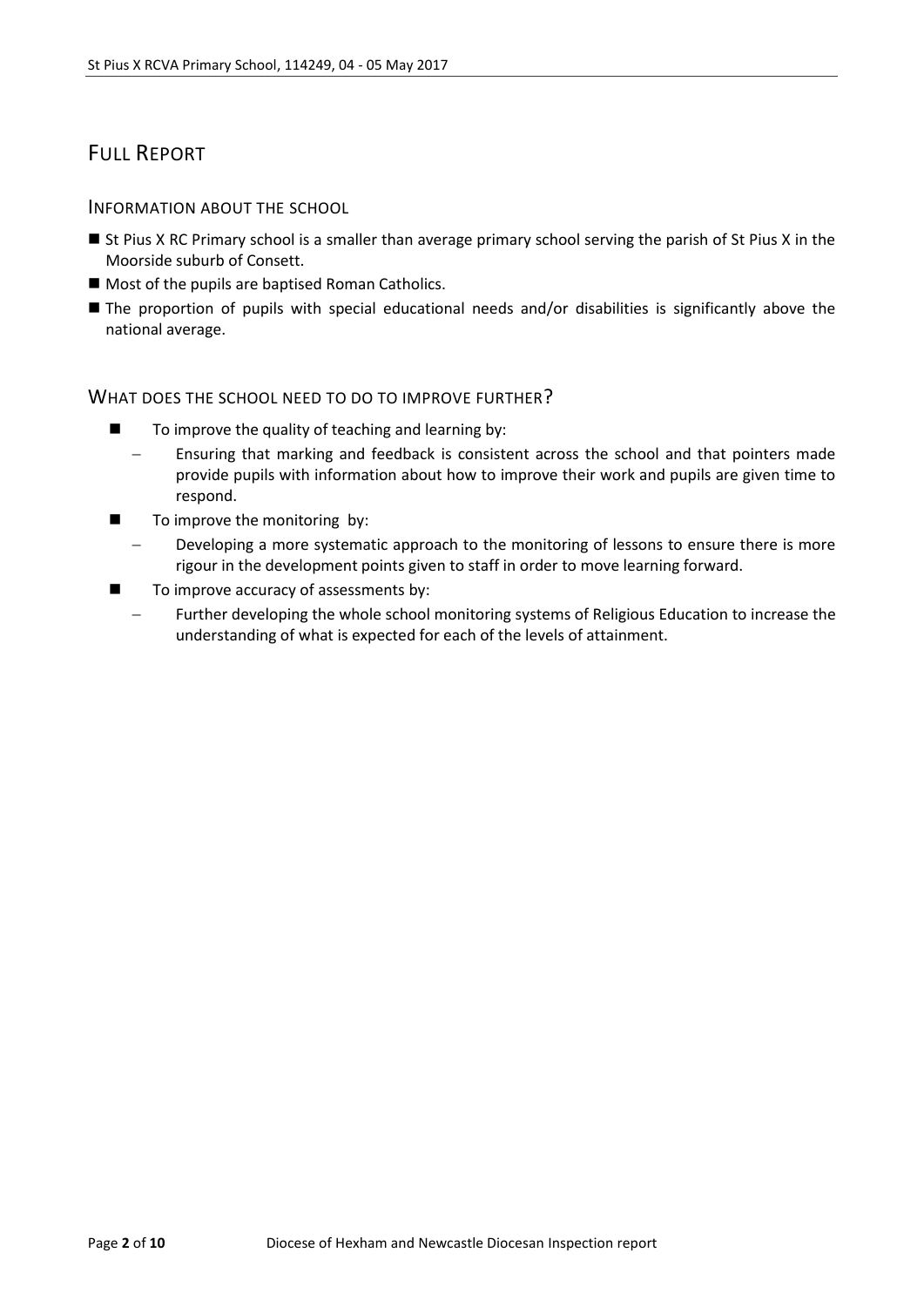## CATHOLIC LIFE

THE QUALITY OF THE CATHOLIC LIFE OF THE SCHOOL **1 1** 

- The extent to which pupils contribute to and benefit from the Catholic Life of the school.
- The quality of provision for the Catholic Life of the school.  $1 \t 1$
- How well leaders and managers promote, monitor and evaluate the provision for the Catholic Life of the school.

#### **The extent to which pupils contribute to and benefit from the Catholic Life of the school is outstanding.**

- Pupils make an outstanding contribution to the Catholic Life of the school and benefit greatly from it. Pupils have a deep sense of belonging to their school and the respect and nurturing attitude towards all pupils is exemplary. There is a caring atmosphere that pervades all aspects of school life. One parent commented that, 'St Pius X has a strong faith and Catholic values which are reflected in the children's work, friendships and attitudes.'
- Pupils are at the heart of school celebrations and, through strong parish links, pupils are able to extend their relationship with the local community.
- Pupils willingly take on positions of responsibility and leadership within the school. They confidently talk about the various causes they support, effectively promoting the Catholic character of the school when they collect for the local food bank, for example, or take part in fundraising activities. The pupils demonstrate exemplary behaviour towards adults and each other. They are alert to the needs of the more vulnerable members of the school community.
- Pupils are clearly supported throughout school by a range of pastoral opportunities provided by caring adults. All staff play their part and everyone is valued for their contribution.

#### **The quality of provision for the Catholic Life of the school is outstanding.**

- The Catholic values of the school are given the highest priority and are embedded in daily life. The mission statement, renewed in 2015, is a vital part of school life at St Pius X which all members of the community have played a part in shaping.
- Excellent relationships exist within the school community working together to make the school the best place it can be. Staff, governors, parents and pupils are all encouraged to be involved in school life. Parents talk about a strength of the school being its focus on family and community.
- The school is a very prayerful community where all members of the community feel welcomed. One parent commented that, 'it is a holy, prayerful school'.

1 1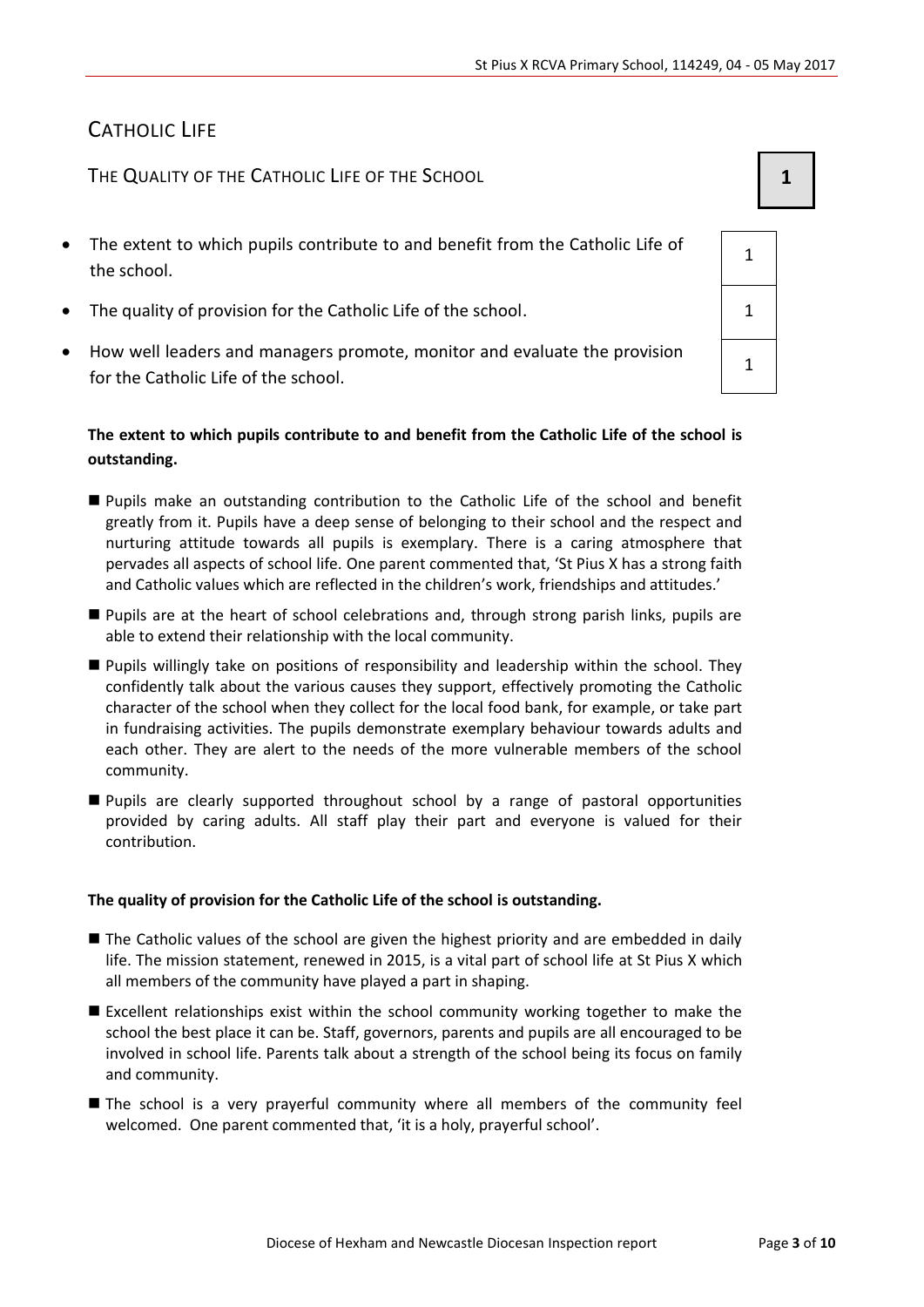- St Pius X School is committed to its Catholic character and ethos. This is evident in the displays and sacred spaces prominently featured around the school and in particular the sculpture in the school entrance representing the school mission statement: 'To renew all things in Christ.'
- Clear policies and procedures are in place which are carefully planned to reflect the Catholic Life of the school for both pupils and staff. Procedures are in place for developing the whole staff and in sharing the best practice within school.

#### **How well leaders and managers promote, monitor and evaluate the provision for the Catholic Life of the school is outstanding.**

- The leadership and management of the Catholic Life of the school are outstanding. All leaders, including the governing body, have high expectations for the promotion and continuing development of the Catholic Life.
- Staff and governors are committed to the role of the Catholic school. Governors involve themselves wholeheartedly, as appropriate, in the life of the school and are fully committed to promoting its religious and spiritual life.
- The provision for the Catholic Life of the school is given the highest priority by leaders. This is reflected in the schools self-evaluation and performance management. Governors are actively involved in the schools self-evaluation and are ready to challenge as well as support where necessary. Effective systems are in place to monitor and evaluate the Catholic Life of the school. These are clearly linked to school improvement and performance management.
- Through regular parent and carer questionnaires, newsletters, attendance at class liturgies and daily contact, the headteacher has successful strategies for engaging with parents and carers.
- Pastoral care provision is outstanding and behaviour around the school is excellent.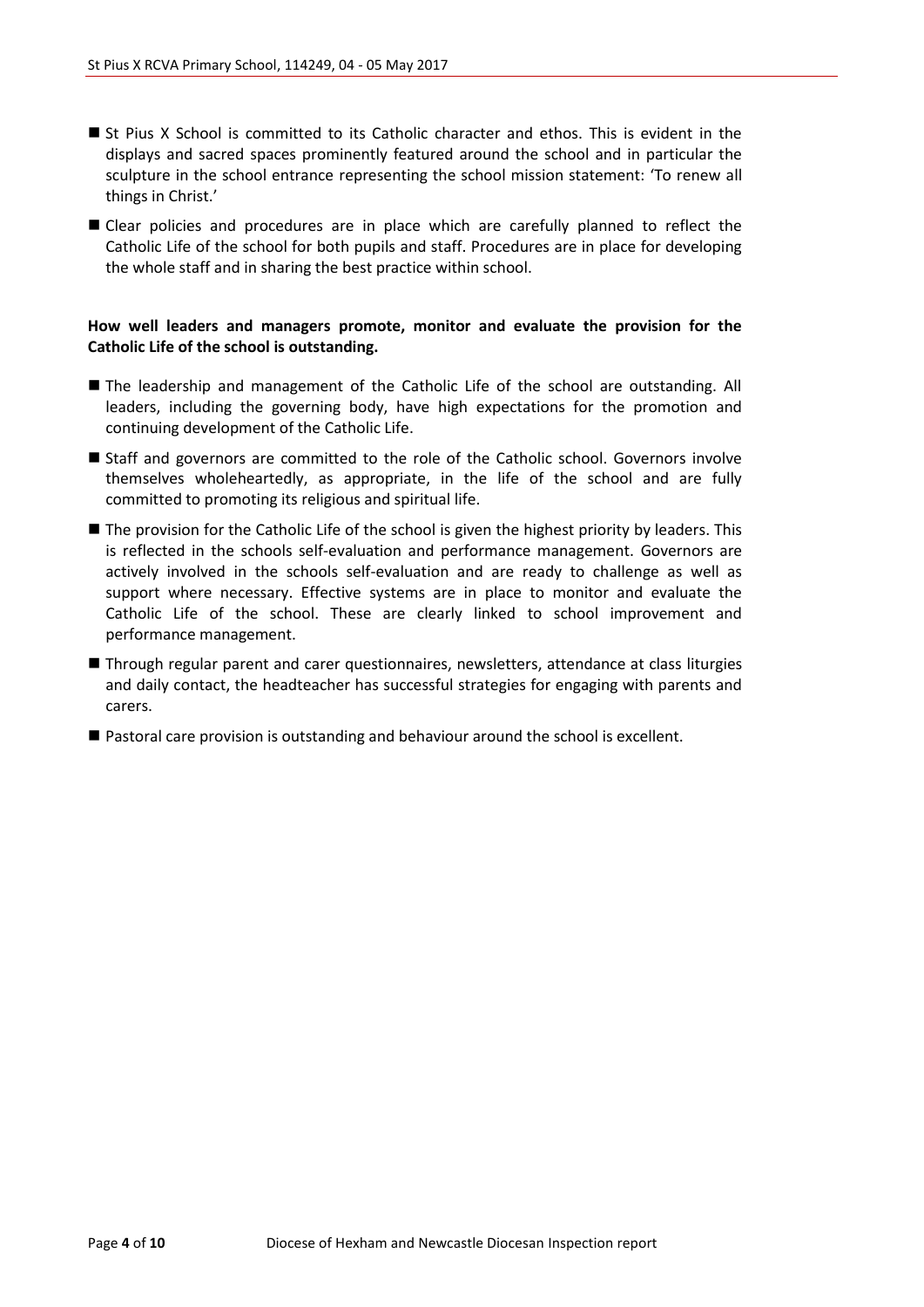## COLLECTIVE WORSHIP

### The Quality of Collective Worship **1 1**

- How well pupils respond to and participate in the school's Collective Worship.  $\vert$  1
- The quality of provision for Collective Worship. The quality of provision for Collective Worship.
- How well leaders and managers promote, monitor and evaluate the provision for Collective Worship.

#### **How well pupils respond to and participate in the school's Collective Worship is outstanding.**

- St Pius X school is a prayerful community. There is a calm and peaceful atmosphere around the school. This is reflected in the pupils' excellent behaviour and consideration for each other. Pupils' involvement in Collective Worship is a central part of their experience.
- From the earliest age pupils act reverently when participating in acts of worship. Pupils are confident in planning and carrying out Collective Worship using a variety of styles and resources. They are able to talk knowledgably about the variety of prayers and liturgies that take place. They have an excellent understanding of the Church's liturgical year.
- Pupils participate comfortably and reverently in both spontaneous and traditional prayer. Their enthusiasm is reflected in the standard of communal singing and their participation in community prayer and in their silence.
- Pupils recognise the special nature of liturgical symbols and show respect. They are aware that religious beliefs are important, demonstrating respect for their own faith and the faith of others.
- Adults provide excellent role models for the pupils in their response and participation in liturgy.

#### **The quality of provision for Collective Worship is outstanding.**

- The quality of Collective Worship provided by the school is outstanding and ensures that the spiritual needs of the pupils are well met.
- There is a clear policy for Collective Worship. It is carefully planned and resourced.
- There is a rich variety of different forms of worship evident throughout the school. In all classrooms there are attractive and imaginative focus areas reflecting the liturgical season. These are used by the pupils when preparing a space for prayer. Outside there is more than one area used for Collective Worship, the use of which further enhances the provision.
- There is a timetable for Collective Worship. Parents, parishioners and governors are invited to share with the school community. Parents and governors appreciate the opportunity to attend liturgies and acts of worship and comment with enthusiasm.

2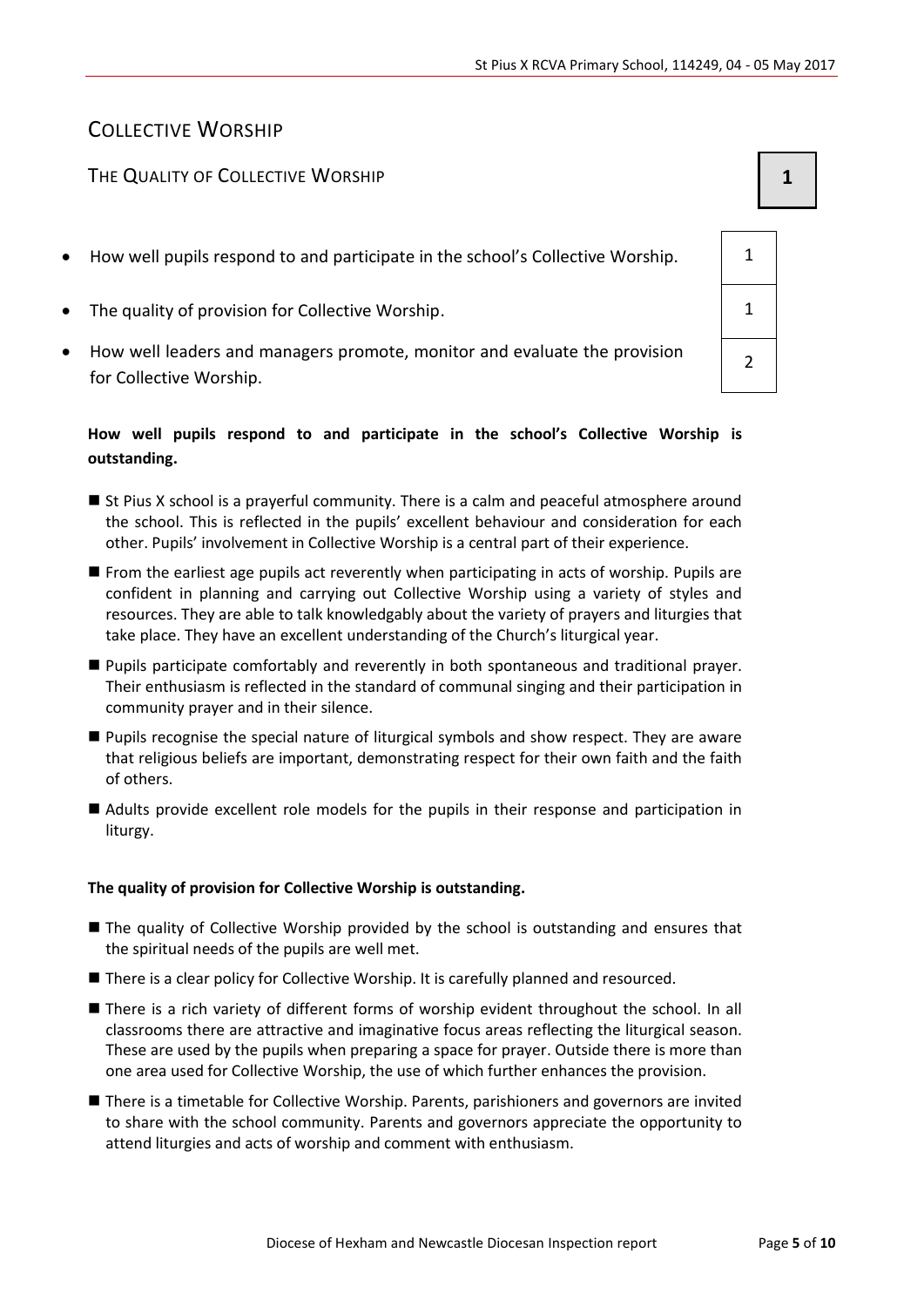- Families are involved through the seasonal artefacts such as the travelling cribs, Lenten bags and Oscar Romero resources. Parents talk positively about the impact this has had on prayer opportunities at home with their children.
- Sacramental preparation is well embedded and staff work effectively with the parish to deliver the programme.

#### **How well leaders and managers promote, monitor and evaluate the provision for Collective Worship is good.**

- The leaders' promotion, monitoring and evaluation of the provision for Collective Worship are good.
- The headteacher and Religious Education coordinator, who is relatively new to the role, have a well-developed knowledge of Collective Worship and set a high standard in school with well-planned liturgical experiences. They lead by example ensuring that pupils and staff develop a thorough understanding of the rites, symbols, traditions and seasons of the liturgical year.
- The headteacher and Religious Education coordinator have a clear view of the strengths and areas for development which is understood and supported by the entire school community. Plans are in place for improvement which allocates time, resources and training to develop the spiritual and liturgical development of all staff.
- **E** Leaders seek the views of pupils and parents regarding the quality of worship in school. These responses are valued and have been used to inform developments such as the changing of Mass times on a Friday so as to allow pupils to attend church for the service.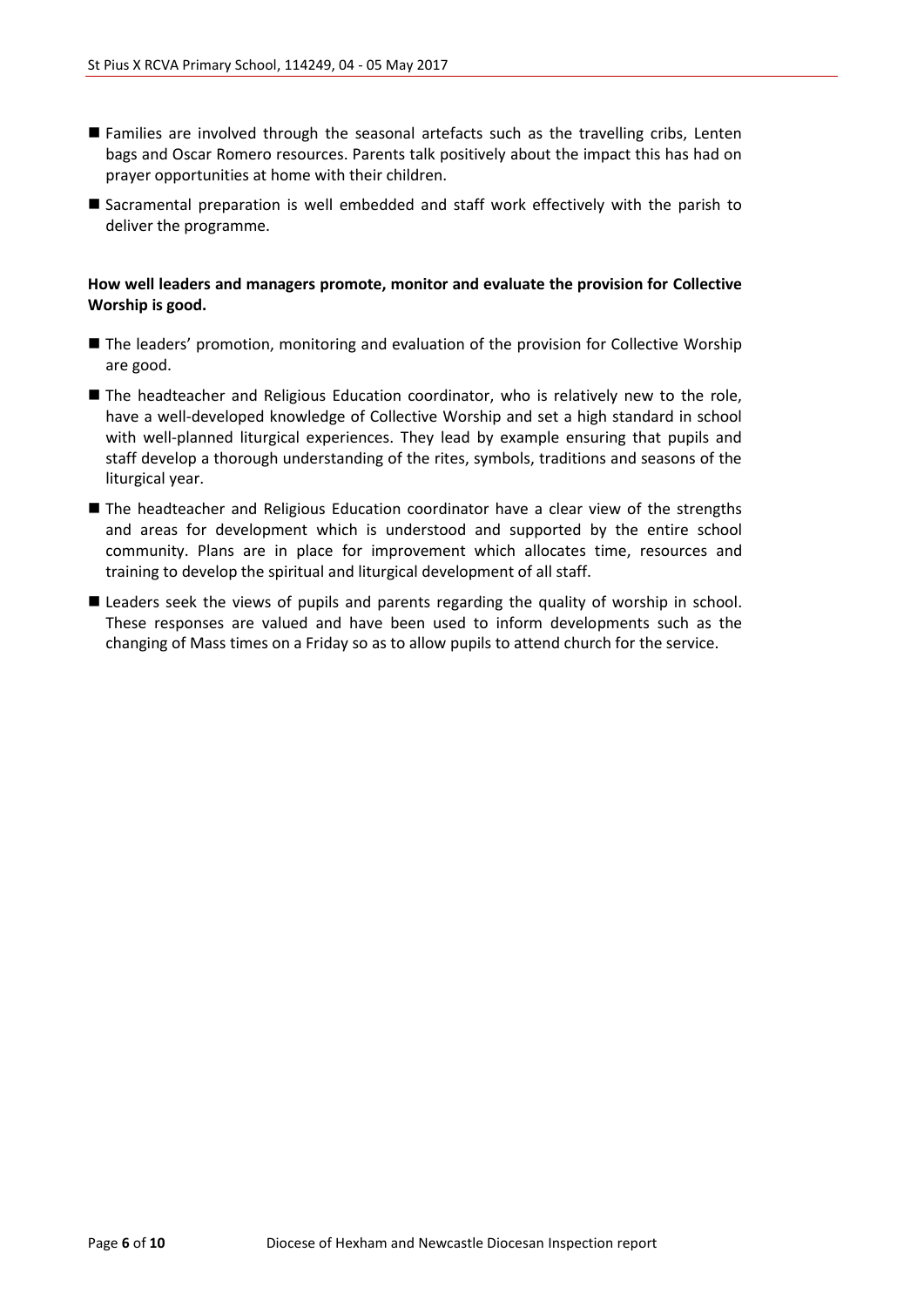### RELIGIOUS EDUCATION

#### THE QUALITY OF RELIGIOUS EDUCATION **2**

- How well pupils achieve and enjoy their learning in Religious Education. 2
- The quality of teaching and assessment in Religious Education. 2
- How well leaders and managers promote, monitor and evaluate the provision for Religious Education.

#### **How well pupils achieve and enjoy their learning in Religious Education is good.**

- The quality of learning and progress in Religious Education is good. Most pupils enjoy their learning in Religious Education, have positive attitudes and work well in lessons, applying themselves to the tasks and working at a good pace. They are able to say why they enjoy it and what they learn from it. The Religious Education curriculum impacts positively upon the pupils' spiritual and moral development.
- Good behaviour has a positive impact on learning across the school. Pupils are thoughtful and articulate in their responses.
- The pupils identified as having special educational needs are making progress similar to that of other pupils. The school is effective at meeting their needs by ensuring work is well matched to their ability. Very good support from skilled teaching assistants ensures pupils' engagement in lessons.
- Opportunities exist for pupils to experience their own traditions as well as those of other faiths. For example, some pupils visited a synagogue when studying Judaism.
- The annual diocesan data return (ADDR) shows that the standards of attainment of the large majority of pupils are in line or slightly above Diocesan averages.
- $\blacksquare$  Excellent relationships between staff and pupils exist.

#### **The quality of teaching and assessment in Religious Education is good.**

- Teaching and assessment is good overall. As a result of teaching which is good with some examples of outstanding teaching, pupils achieve well over time.
- **Teachers show good subject knowledge and use diocesan plans when planning and** teaching Religious Education. Providing learning activities that are varied with an appropriate range of resources, staff ensure tasks are well matched to the needs of pupils including those with additional needs.
- All staff have a clear understanding of the value and importance of Religious Education and communicate this effectively to their pupils.
- Teachers have high expectations of pupils and as a result of sharing learning objectives and success criteria, pupils are developing their understanding of how well they are doing. However, marking does not always sufficiently guide them to know what is expected of them in order to improve their work.

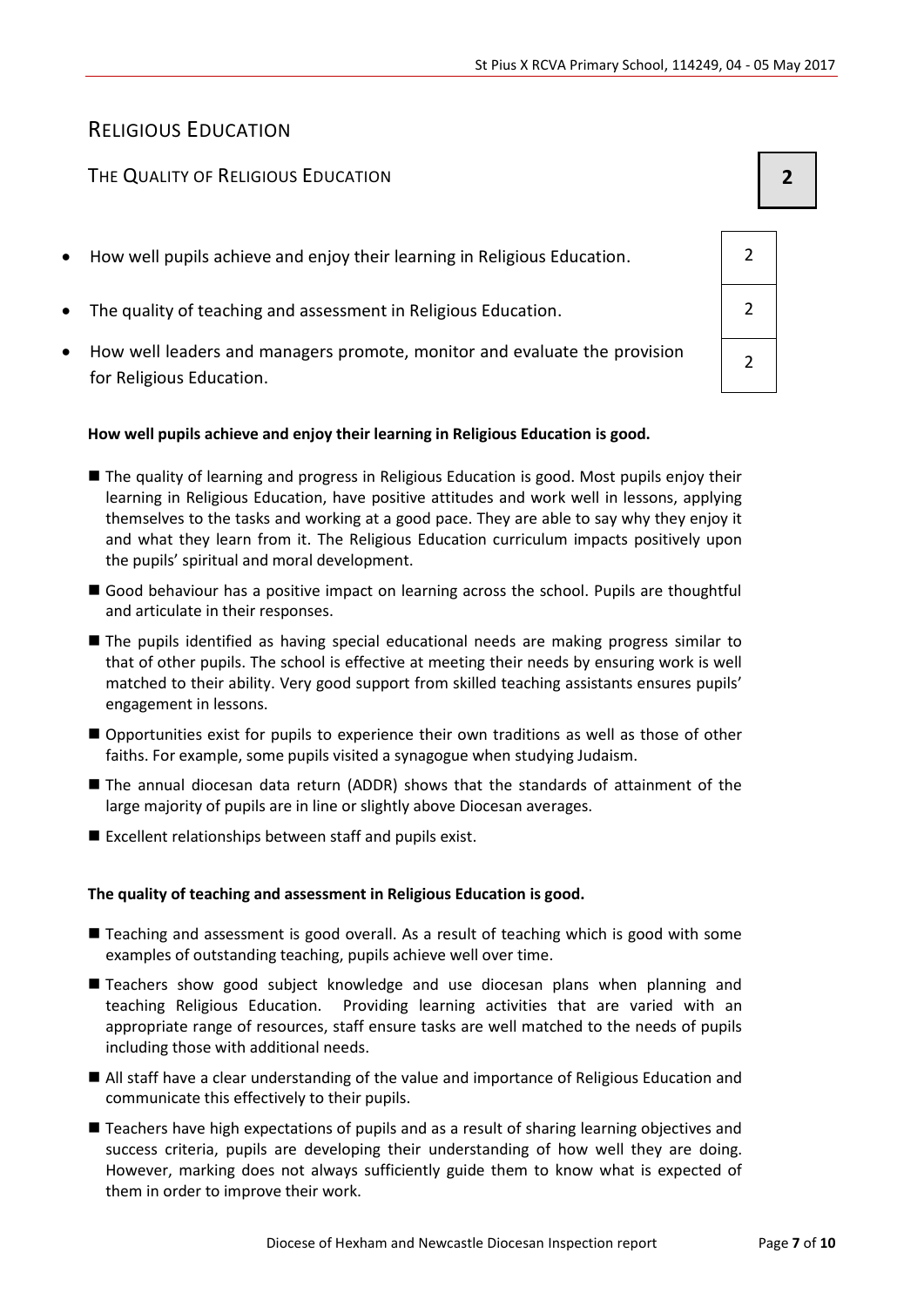Assessment and tracking procedures are evident but as yet not fully embedded into teaching practice across the school. Monitoring of lessons does take place. However, feedback from it is not specific in providing staff with pointers on how to further improve learning and teaching.

#### **How well leaders and managers promote, monitor and evaluate the provision for Religious Education is good.**

- **There are activities in place for the monitoring and assessment of Religious Education** which gives a picture of pupil progress and attainment including an electronic tracking system introduced since the last inspection. However, there are some inconsistencies of how assessment is being used to move pupils learning forward.
- The headteacher and Religious Education coordinator have a clear vision and sense of direction for what is required to move the school forward. They are effective in promoting the high profile of this subject amongst staff.
- Good use is made of Diocesan training by the headteacher and Religious Education coordinator which is cascaded to staff. The leadership team have been proactive in using the expertise of teachers and support staff to mentor and develop colleagues.
- Governors are well informed of the priorities which have been identified to improve outcomes for pupils. They are well informed and knowledgeable about the school's strength and further areas for development.
- Diocesan guidelines for sacramental preparation are followed enthusiastically further forging strong links with the parish community.
- The Religious Education curriculum meets the requirements of the Bishops' Conference and contributes very effectively to the pupils' spiritual and moral development.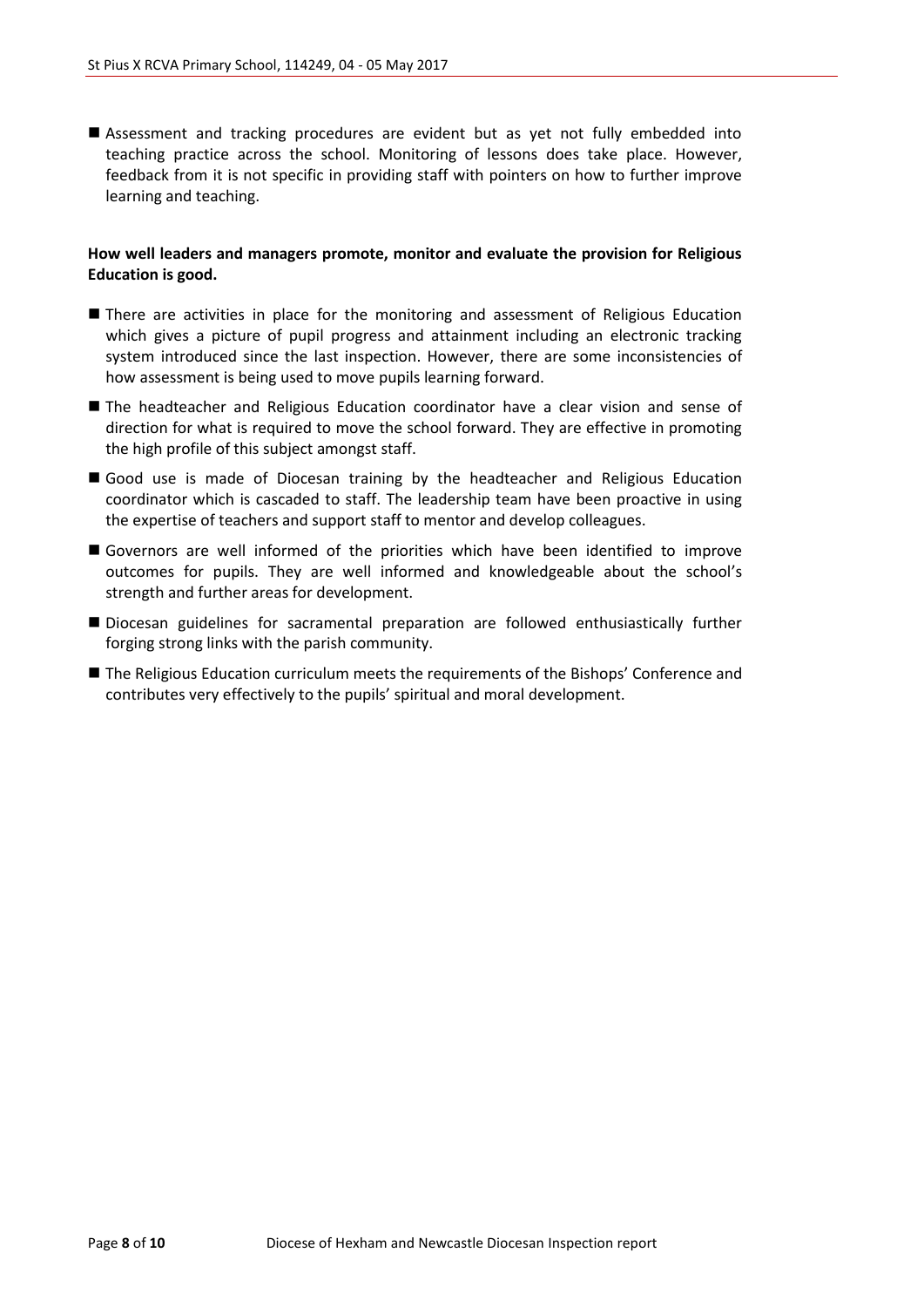## SUMMARY OF INSPECTION JUDGEMENTS

## **HOW EFFECTIVE THE SCHOOL IS IN PROVIDING CATHOLIC EDUCATION: 1**

| <b>CATHOLIC LIFE:</b>                                                                                             |  |
|-------------------------------------------------------------------------------------------------------------------|--|
| The extent to which pupils contribute to and benefit from the Catholic<br>Life of the school.                     |  |
| The quality of provision for the Catholic Life of the school.                                                     |  |
| How well leaders and managers promote, monitor and evaluate the<br>provision for the Catholic Life of the school. |  |

| <b>COLLECTIVE WORSHIP:</b>                                                                           |  |  |
|------------------------------------------------------------------------------------------------------|--|--|
| How well pupils respond to and participate in the school's Collective<br>Worship.                    |  |  |
| The quality of provision for Collective Worship.                                                     |  |  |
| How well leaders and managers promote, monitor and evaluate the<br>provision for Collective Worship. |  |  |
|                                                                                                      |  |  |
| <b>RELIGIOUS EDUCATION:</b>                                                                          |  |  |

How well pupils achieve and enjoy their learning in Religious Education.

The quality of teaching and assessment in Religious Education.  $\vert$  2

How well leaders and managers monitor and evaluate the provision for Religious Education.

2